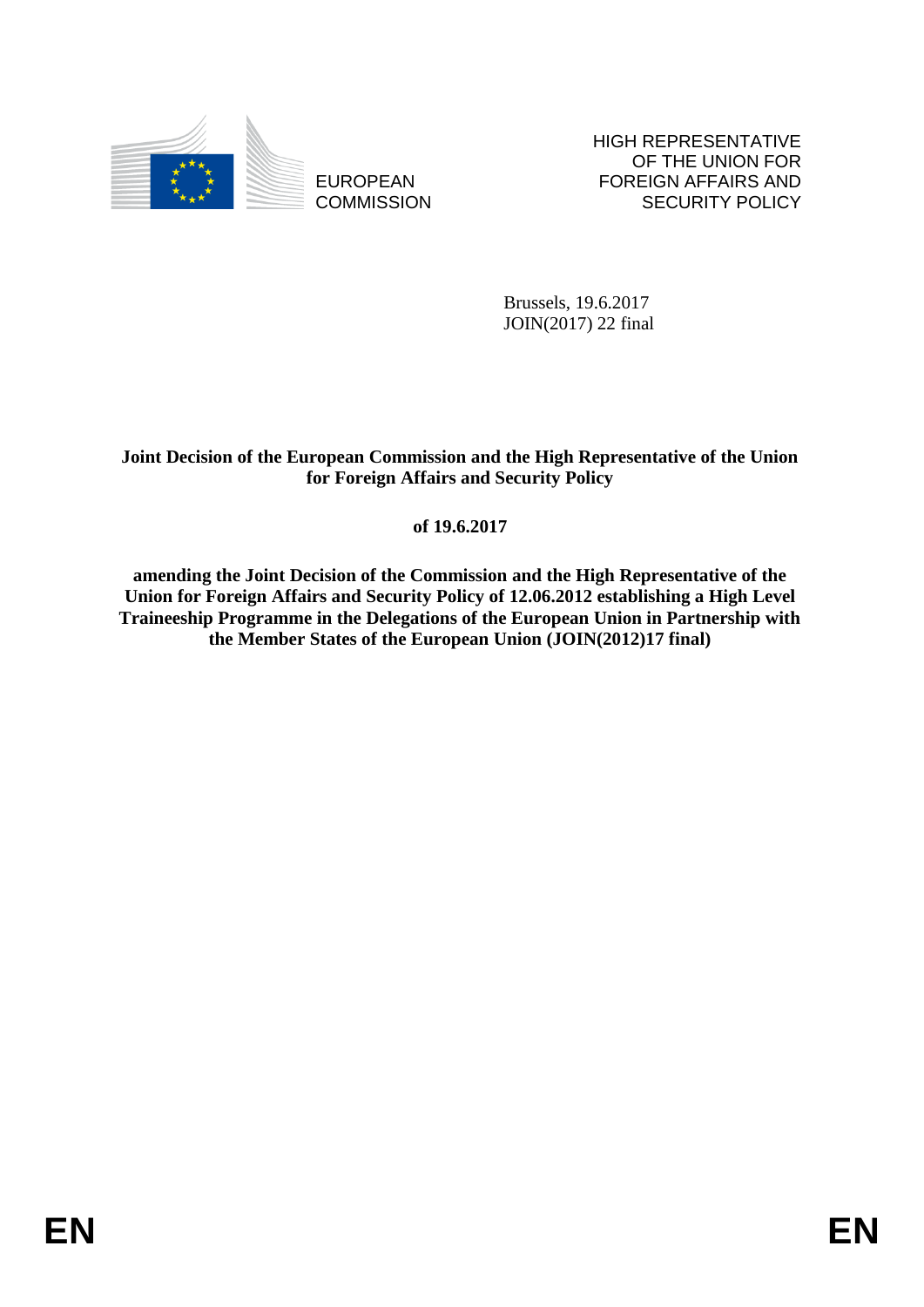### **Joint Decision of the European Commission and the High Representative of the Union for Foreign Affairs and Security Policy**

### **of 19.6.2017**

## **amending the Joint Decision of the Commission and the High Representative of the Union for Foreign Affairs and Security Policy of 12.06.2012 establishing a High Level Traineeship Programme in the Delegations of the European Union in Partnership with the Member States of the European Union (JOIN(2012)17 final)**

THE EUROPEAN COMMISSION AND THE HIGH REPRESENTATIVE OF THE EUROPEAN UNION FOR FOREIGN AFFAIRS AND SECURITY POLICY,

Having regard to the Treaty on European Union, and in particular Article 27(3) thereof,

Having regard to Council Decision of 26 July 2010 establishing the organisation and functioning of the European External Action Service<sup>1</sup> (2010/427/EU) and in particular Article 1(3) thereof,

Having regard to the Joint Decision of the European Commission and the High Representative for Foreign Affairs and Security Policy of 12 June 2012 (JOIN(2012)17 final) establishing a High Level Traineeship Programme in the Delegations of the European Union ('Joint Decision') in partnership with the Member States of the European Union,

Whereas:

- (1) Taking into account the appointment of a Director-General of Budget and Administration in the European External Action Service ('EEAS'), replacing the Chief Operating Officer, it is necessary to amend Article 3 of the Joint Decision<sup>2</sup>, accordingly.
- (2) Taking into account the needs to adapt to the living conditions prevailing in the host country and to reduce the turnover of Junior Professionals in Delegations ('JPDs'), it has been considered as necessary, for the mutual benefit of the Delegations and the trainees, to extend the maximum duration of the Traineeship from 18 months (two periods of nine months) to two years (two periods of one year) in order to allow trainees to adapt to the new living conditions and to increase the fruitful results of the traineeship.
- (3) The grant and contributions allowed should therefore be adapted and regularly reviewed taking into account the adjustment of the remuneration of officials and other servants of the European Union.
- (4) It is necessary to confirm that JPDs are entitled to maternity leave,

<sup>1</sup> OJ L 201, 03.08.2010, p.30

<sup>&</sup>lt;sup>2</sup> Article 4(3)(a), second indent, of the Council Decision (2010/427/EU) of 26 July 2010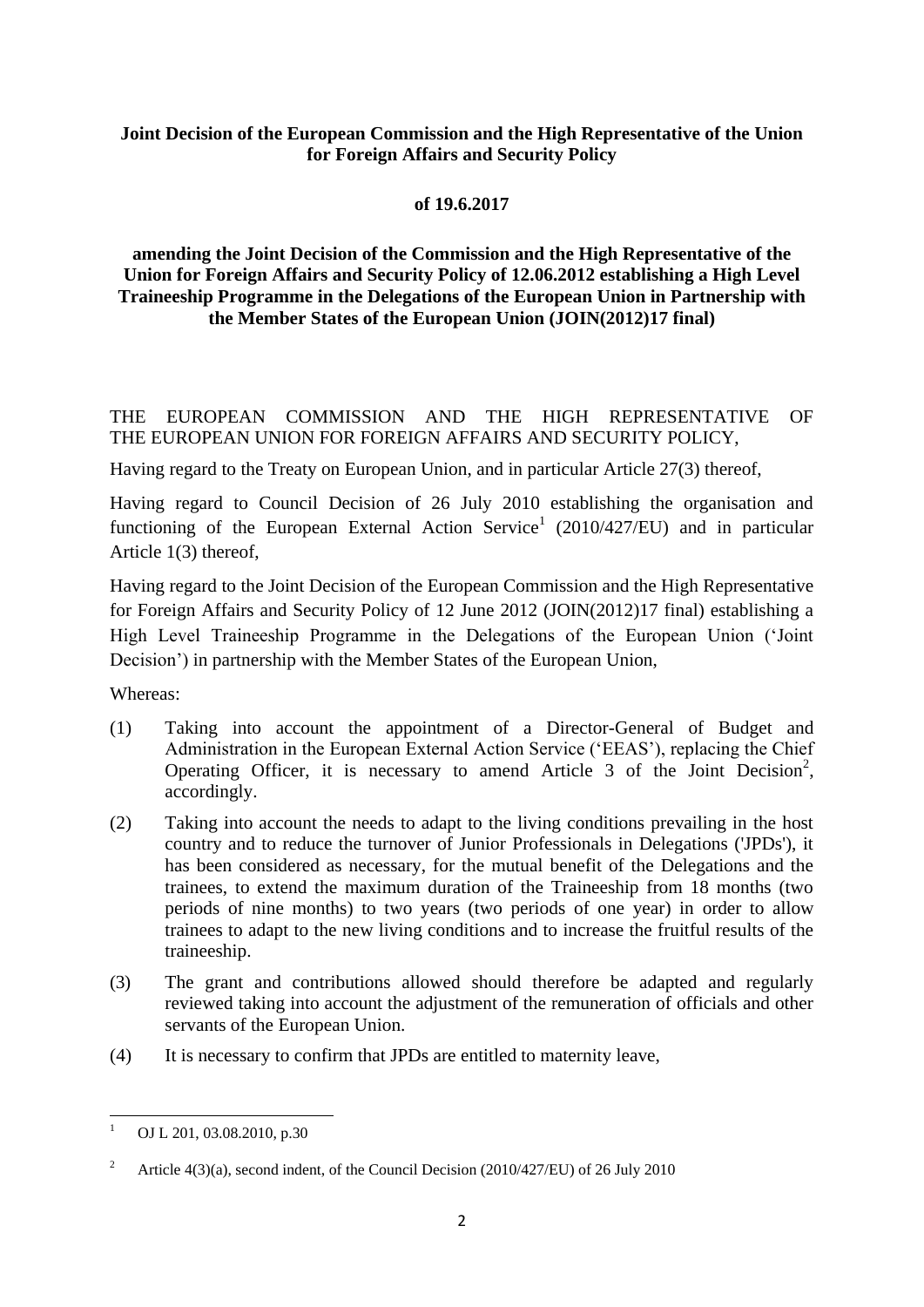### HAVE DECIDED AS FOLLOWS:

#### *Article 1*

### **The Decision JOIN(2012)17 final of 12 June 2012 is amended as follows:**

Article 3 is replaced by the following:

'The Director-General of Budget and Administration of the EEAS shall take the necessary measures to ensure the implementation of this Decision, in close coordination with the Commission and with each partner Member State of the EU. In particular, he shall ensure that the necessary arrangements with the Commission and the partner Member States of the EU are put in place.'

### *Article 2*

### **Annex I to the Decision JOIN(2012)17 final of 12 June 2012 is amended as follows:**

(1) in Point 2.1, the second paragraph is replaced by the following:

'In addition, a biennial call for expressions of interest shall be launched by the EEAS to EU Member States' Permanent Representations and EU institutions and bodies with a view to identifying sponsors for the next scheduled rounds. The indicative total number of trainees sponsored by the EEAS, the Commission and their partners shall be communicated by the EEAS on its website for each round.'

(2) Point 5.3 is replaced by the following:

'The agreement shall have a fixed term of one year and shall automatically end on its expiry date without any formalities.

A renewal of the agreement for another period of one year may be offered depending on budget availability by the EEAS, the Commission or the sponsoring Member State or EU institution or body. It shall take into account the evaluation of the learning progress of the trainees throughout the first period. However, the training period covered by the initial agreement and the renewal shall, under no circumstances, go beyond two (2) consecutive years. The training period shall not be split into different time periods.'

 $(3)$  in Point 6.1, the first paragraph is replaced by the following:

'On the basis of the traineeship agreement they have signed, trainees shall be awarded a monthly basic grant by the EEAS (if applicable, on behalf of the Commission or the sponsoring partner). The amount of this grant shall be decided by the EEAS/Commission and other sponsoring partners on a biennial basis, dependent upon budgetary constraints and taking into account the adjustment to the remunerations of officials of the EU. It shall be published on the EEAS website'.

(4) in Point 6.2, the second paragraph is replaced by the following:

'The amount of each of the above mentioned contributions, as well as the conditions to be met by the trainee to receive these contributions, shall be fixed at a biennial interval, taking into account the budget availability, through a decision by the EEAS and the Commission amending the Implementing Rules according to the place of training and shall be published on the EEAS website before the opening of a new training period.'